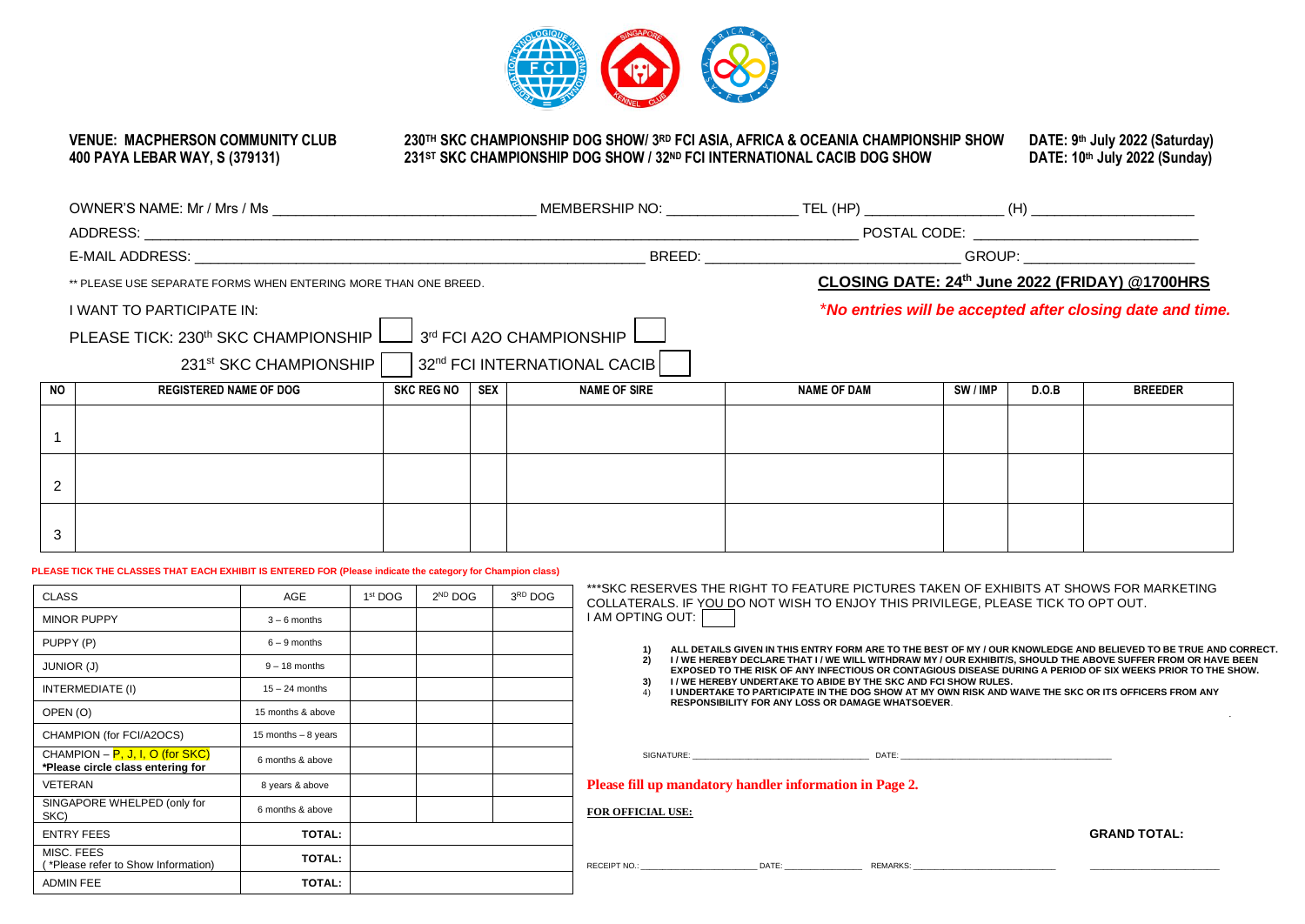## **SHOW INFORMATION**

## • **Judges: 9 th July 2022 (Saturday) @ Macpherson CC**

- $1<sub>1</sub>$ 3<sup>rd</sup> FCI Asia, Africa & Oceania Championship Show – Mr. Derrick Seow (Malaysia)
- 2. 230th SKC Championship Show Mr. Ivan Theodor Cary (Indonesia) & Ms. Nikki Chou (Singapore)

#### **10th July 2022 (Sunday) @ Macpherson CC**

- 1. 32<sup>nd</sup> FCI International CACIB Show Mr. Ronnie F. Natividad (Philippines)
- 2. 231<sup>st</sup> SKC Championship Show Mrs. Lorelei S. Uy (Philippines)

#### • **Entry Fees:**



\* With effect from the 1<sup>st</sup> show of 2013, an additional processing fee of \$10 will be levied for each dog of Show Entries emailed and transcribed onto a Show Entry Form. In such cases, the relevant member who informs our staff of the relevant details via emails, must do so ON or BEFORE the respective closing dates for Show Entries. Additionally, the relevant member shall be deemed to have accepted all the usual terms and conditions of entries, as stipulated on the Show Entry Form or otherwise.

#### • **Show Handler Declaration**

\* With effect from 1<sup>st</sup> January 2021, show handlers must be SKC member. New overseas handler may apply for overseas membership *OR* day membership at \$15.00 per day. For more information on overseas membership, please refer to [www.skc.org.sg.](http://www.skc.org.sg/)

#### **Local/Overseas Handler:**

| Name of Handler(s) | <b>SKC Membership Number</b> | <b>Contact Number</b> |
|--------------------|------------------------------|-----------------------|
|                    |                              |                       |
|                    |                              |                       |
|                    |                              |                       |

**New Overseas Handler** (please indicate overseas membership or day membership :-

| (Name in FULL and <b>Underline Surname</b> )                                        |  |  |  |  |  |  |
|-------------------------------------------------------------------------------------|--|--|--|--|--|--|
|                                                                                     |  |  |  |  |  |  |
| ADDRESS: ADDRESS:                                                                   |  |  |  |  |  |  |
| Please select accordingly: -<br>a) Overseas membership (as per ordinary membership) |  |  |  |  |  |  |
| b) Day membership (9 & 10 <sup>th</sup> July 2022) \$30.00 $\Box$                   |  |  |  |  |  |  |
| c) Day membership $9th$ July 2022 (1 day only) \$15.00 $\boxed{\phantom{1}}$        |  |  |  |  |  |  |
| d) Day membership 10 <sup>th</sup> July 2022 (1 day only) \$15.00                   |  |  |  |  |  |  |
|                                                                                     |  |  |  |  |  |  |

**Day membership only applicable for overseas handlers. Show entry will not be processed if declaration not submitted.**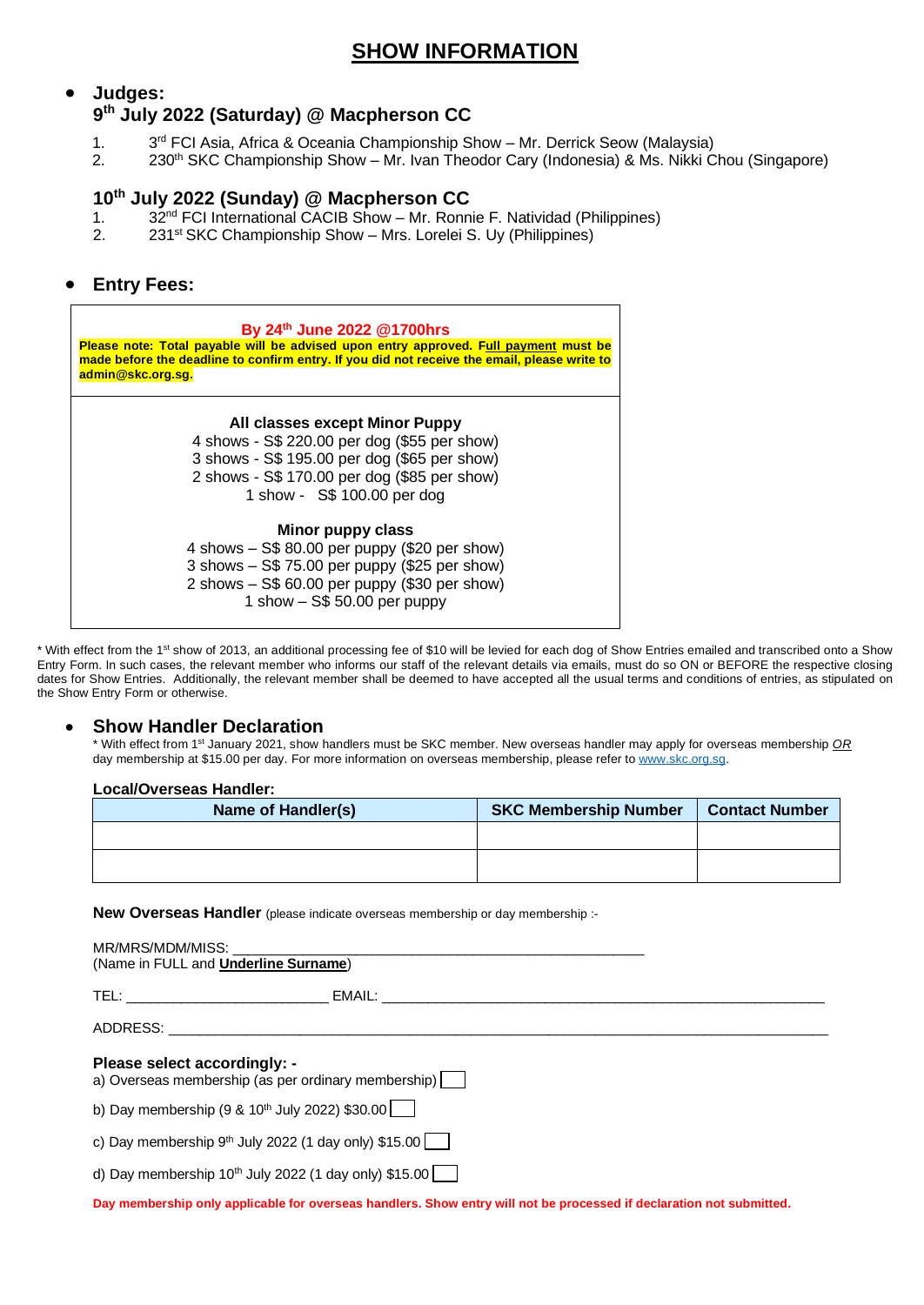## • **Miscellaneous Fees:**

## **9-10th July 2022 @Macpherson CC**

| <b>ITEMS</b> | <b>COST</b>                                                       | <b>Please indicate</b><br>with a tick $\sqrt{ }$ if<br>you would like to<br>order | Quantity<br>required |
|--------------|-------------------------------------------------------------------|-----------------------------------------------------------------------------------|----------------------|
| Powerpoint   | S\$80.00 each                                                     |                                                                                   |                      |
| Chairs       | \$2.00 each                                                       |                                                                                   |                      |
|              | <b>TOTAL:</b><br>(To include Total amount on the Show entry form) | S\$                                                                               |                      |

\*\*\* Please note that chairs will be provided based on the number of entries submitted.

**\*\*\* To avoid electrical power tripping, do not connect more than 3 appliances to each power point.**

 **Additional cost may be borne by the person who has caused the trip.** 

## • **Entries and Entry forms**

#### 1. To be acceptable, an entry must:

- Be on an Official Singapore Kennel Club entry form;
- Be signed by the owner;
- Include all of the following information:
	- ✓ Breed
	- ✓ Sex
	- ✓ Class
	- ✓ Full/Registered name of dog
	- ✓ Date of Birth of dog
	- $\checkmark$  Name of owner<br> $\checkmark$  Membership nu
	- Membership number
	- ✓ Address of owner
	- ✓ Name of breeder/s
	- ✓ Name of sire
	- ✓ Name of dam
	- ✓ SKC registration number (not applicable to NAF dogs)
	- Handler information:
	- Be accompanied with full payment made via PayNow or in cash **together with the submission of entry form**;
- Understand that entries will be considered void if entry fees are not received **together with the submission of entry form**; and
- Accept all the usual terms and conditions of entries, as stipulated on the Show Entry Form or otherwise.
- 2. EXHIBITORS' RESPONSIBILITY. Exhibitor must ensure that their exhibits compete in the Classes for which they had been entered. The Exhibitor must notify the Ring Steward immediately should the dog be called into the wrong Class.
	- Change of classes at the collecting ring is Not allowed unless there is an administrative mistake in the class that the dog is entered in. Only the show secretary/ manager has the discretion to change the classes.
- 3. Members who require the assistance of SKC staff to complete the Show Entry form/s will be charged a processing fee of \$10 per dog. Members MUST:
	- Send in all required information via email or in person at the SKC office;
	- Ensure that all information provided is accurate;
	- Make **full payment** via PayNow or in cash **together with the submission of entry form**; and
	- Accept all the usual terms and conditions of entries, as stipulated on the Show Entry Form or otherwise.

## • **Late Entries:**

1. In accordance with the FCI Show Rules, we are unable to accept late entries for FCI CACIB shows as well as the APAC CAC shows. This includes entries for conformation and handling competition. **No entries will be accepted for all Shows after the closing date and time stated.**